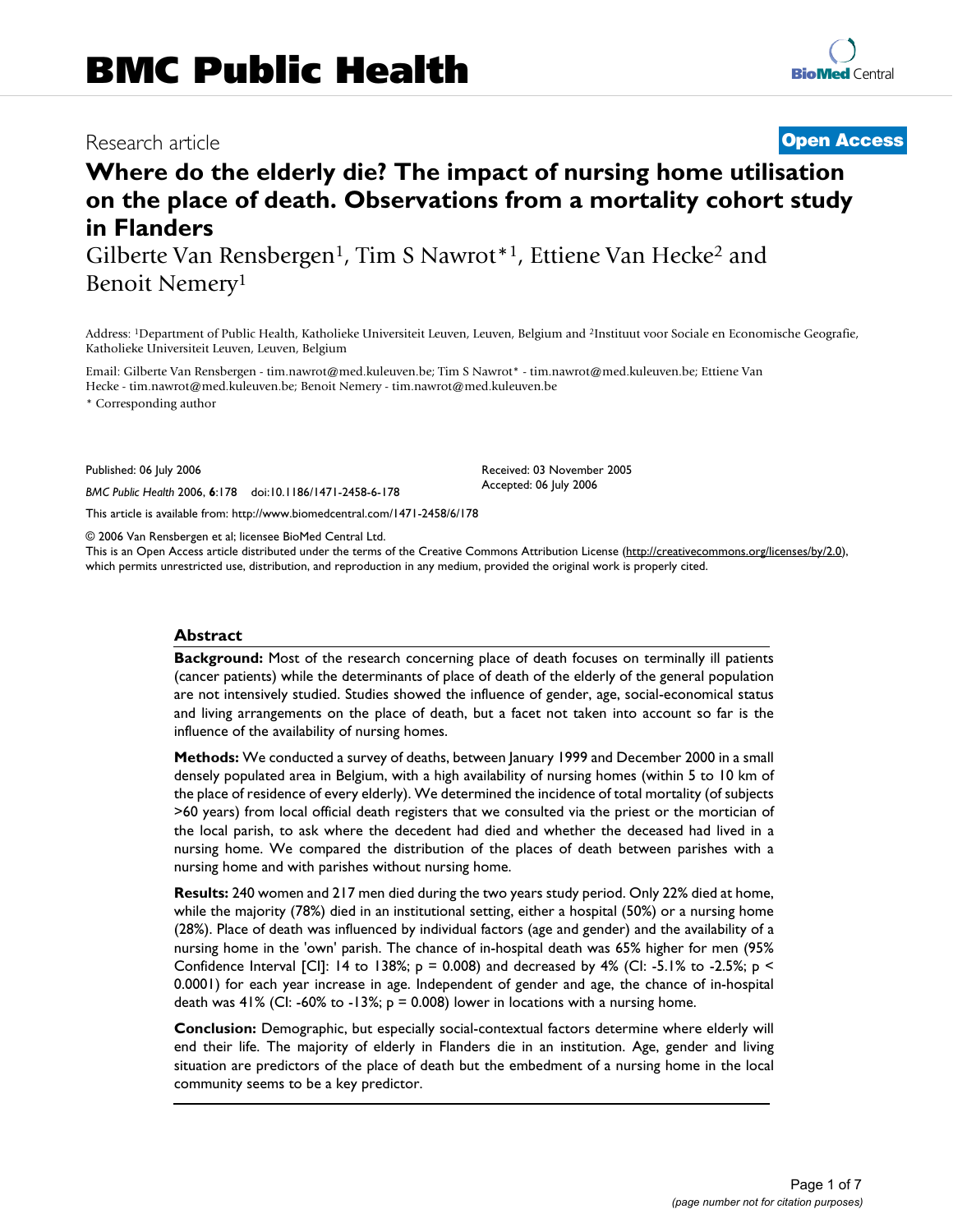#### **Background**

We investigated if geographical variations in nursing home utilisation are due to differences in local nursing home availability and what the influence of this is on the place of death. Optimal quality of life is influenced by various factors, such as physical, psychological, and social well being [1]. Quality of life is also relevant to for the place where elderly spend the last period of their lives.

Nursing homes and hospitals increasingly have become the most common site of death [2] in Western Europe [2,3]. Belgian data on the place of death and his determinants are lacking. Since the early 1990s, studies in other countries have explored the determinants of the place of death in specific segments of the population [3-11] especially among end-of-life care of patients with cancer in relation to dying at home. Many studies do not focus on all places of death (home, nursing home and hospital) but compare dying at home with one of the other possibilities and this often in association with cost-savings at the end of life.

While in general most people die in an institutional setting, population surveys indicate that more than 70% of people would prefer to die at home which is less costly [12]. However, dying at home might not always be the best place for everyone, as this option depends on the individual pathological situation (e.g. the need of therapy) and having someone who takes care (husband, wife or children). If death at home is not an option, nursing home death is more in accord with patients' preferences, due to human reasons (home replacing environment).

The place of death is a multifactorial phenomenon [8-15]. Studies have clearly shown the influence of gender, age, socioeconomic factors and marriage status (living arrangements) on the place of death, showing that more women and persons living alone die in a nursing home  $[4-10]$ .

However, a facet not taken into account so far, is the influence of the availability of nursing homes on the pattern of the place of death [12,13] The availability of nursing homes in Flanders (Northern Belgium) is very high and in principle there is access to all who want it: no distance, no social-economic thresholds, no health limitations [13]. Moreover, there is a merged system of rest home and nursing home, which means that the elderly can move between different levels of care without leaving the facility (no transfers) [13,14]. In other words there is access for healthy, semi-healthy and disabled elderly. Due to the fundamental importance of quality dimensions in nursing homes and the increasing concern of the government, there should not be a difference of quality of death between hospital and nursing home in Belgium (if hospitalisation is not medical and ethical necessary). They only differ in their cost implications [14].

We investigated, in a densely populated area in Northern Belgium, whether variation in nursing home utilisation is explained by 1/differences in individual characteristics (such as gender, age, marital status), and 2/by the distribution of local nursing homes.

#### **Methods**

We conducted a survey of deaths, between January 1999 and December 2000 in a small area in Belgium. In a geographically defined area around Mechelen (figure 1), in a convenience sample of four parishes with a nursing home (Borsbeek, Kapelle-op-den-Bos, Mechelen Hanswijk, Zemst) and four parishes without a nursing home (Hombeek, Leest, Mechelen Heilig Hart, Muizen), we determined the incidence of total mortality (of subjects >60 years) from local official death registers that we consulted via the priest of the parish. The parish registers of the Netherlands (existing since the Council of Trente in 1545) are internationally considered as reliable research sources by historians. In the parishes under study the dead registers contain all the deceased persons. Deaths which occurred outside the parish (e.g. patients who died in a nursing home or hospital or elsewhere outside the parish) were also covered, because residents of nursing homes or hospitals are normally buried in the parish where they come from (the code of Napoleon). In one parish the priest refused to take part in the study and the funeral register of the mortician was consulted. The registers of the parish include the name of the deceased person, place and date of birth, place and date of death, and information on the marital status (except the urban parish of Mechelen Hanswijk). In the urban parish of Mechelen Heilig Hart, the specific place of death (hospital or nursing home) could not be traced for 8 persons. The study was performed in accordance with the Helsinki Declaration an d approved by the Ethics Committee of the University of Leuven.

We used chisquare statistic and multiple logistic regression analysis to estimate the influence of the availability of a nursing home in the parish on the distribution of the place of death. In multiple logisitic regression we adjusted our associations for age, gender and marital status (SAS software version 8.1).

#### **Results**

Of the 457 subjects the place of death was not retrieved for 8 subjects. The remaining 449 elderly, 213 women and 236 men, who died during the two years study period in the 8 studied parishes, had a mean age of 83.4 (SD: 8.6) and 78.2 (9.0) years (p < 0.0001), respectively; 44.9% had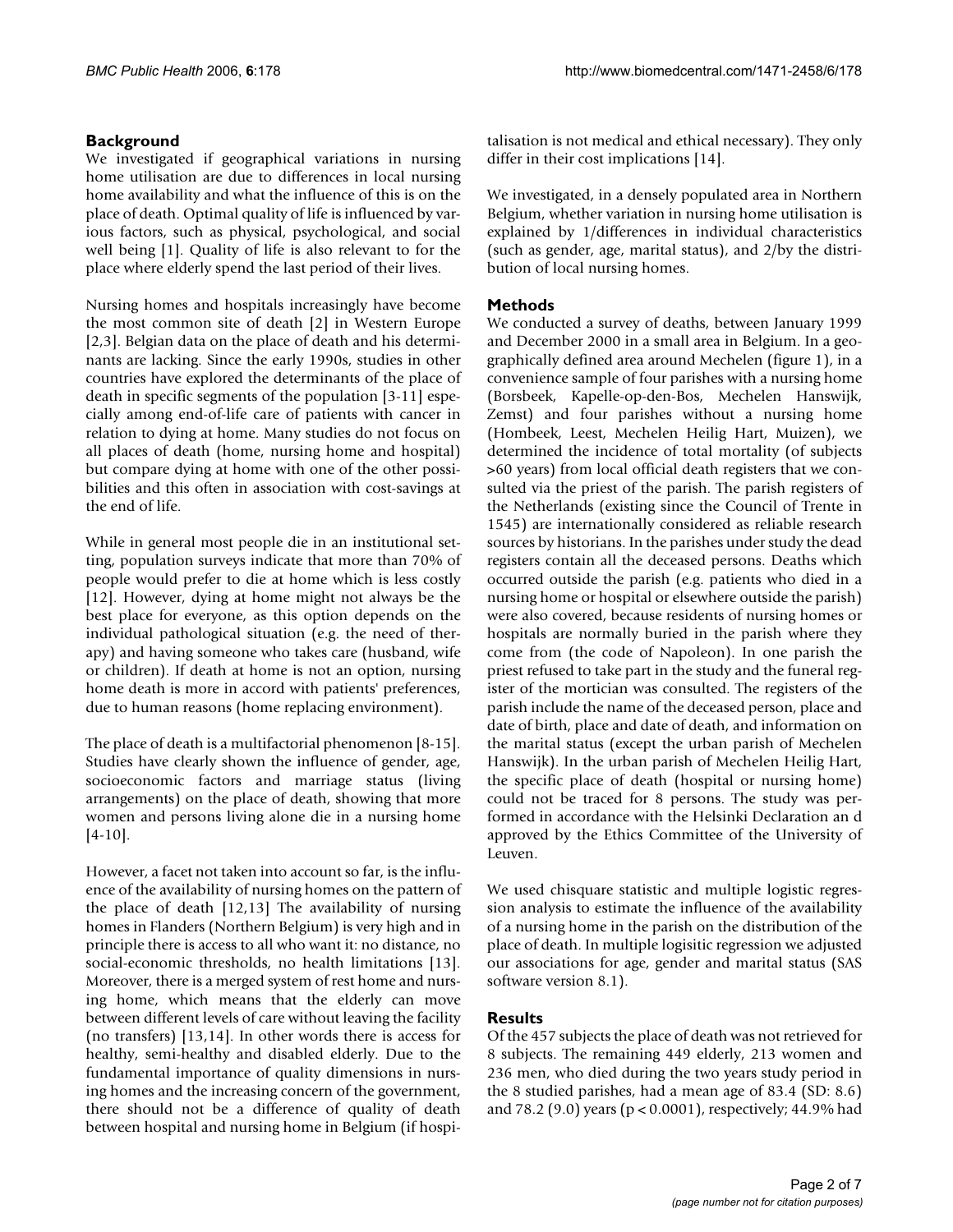

#### **Figure 1**

**Map of the study area**. The (rural) parishes with and without nursing home border. Borsbeek is added as control, just as the 2 urban parishes of Mechelen. The parish borders are indicated. There is a difference of 15% in nursing home utilisation between parishes with or without nursing home (44% versus 29%; CI 5.7 to 24.1; p = 0.0008).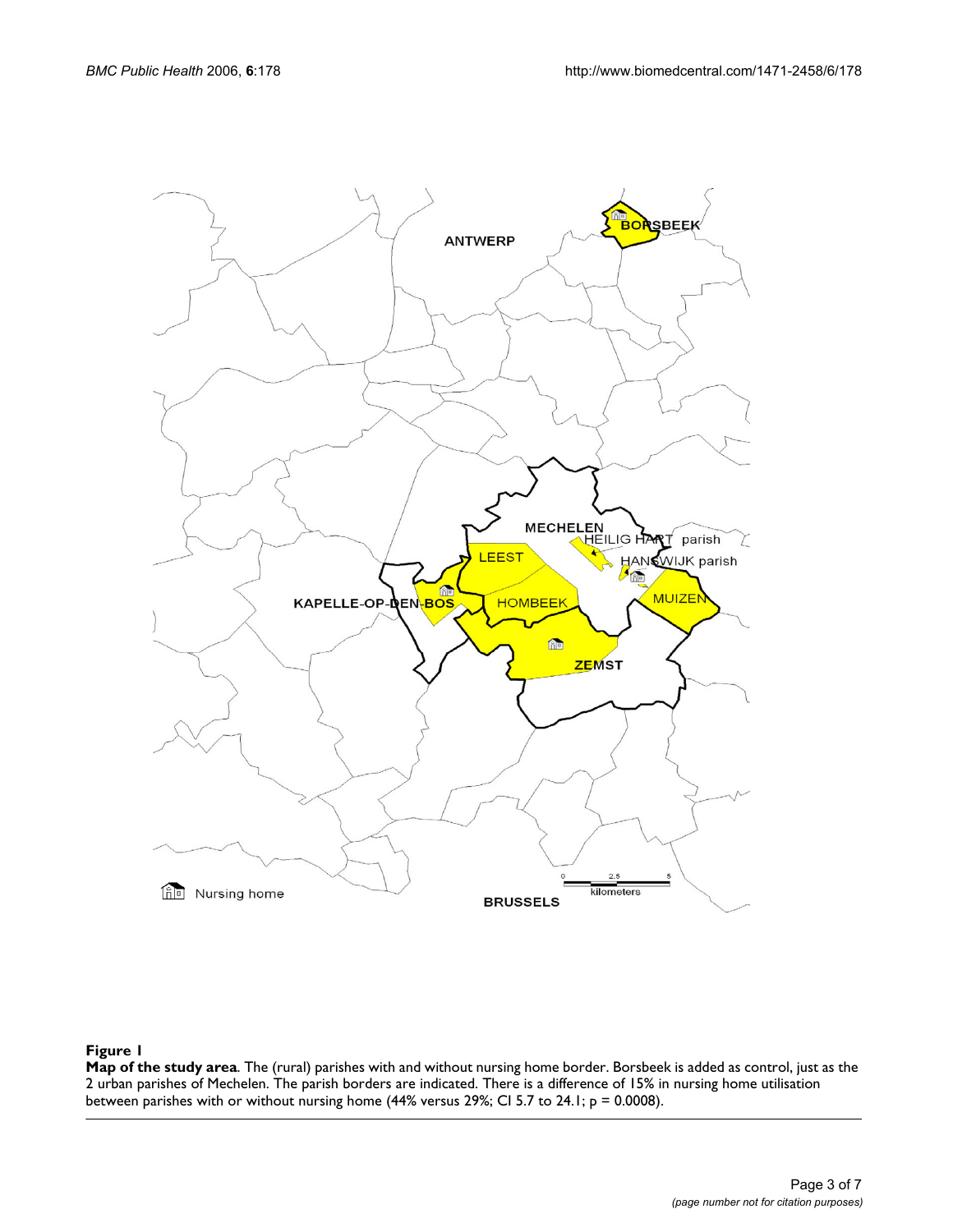a co-resident (was married or lived together). 25% died suddenly.

Across the parishes there were no significant differences with regard to the gender distribution, age, and living situation of the deceased, while the distribution of the place of death differed across the parishes with or without a nursing home (table 1 and 2). 22% died at home (this includes 2 who died elsewhere, such as public road), while the majority (78%) died in an institutional setting, either a hospital (50%) or a nursing home (28%). Only 14% of those who died in the hospital came from a nursing home.

Place of death was influenced by individual factors such as gender, age and living situation as well as the presence of a nursing home located in the parish. Across the age distribution of our sample more women than men (50% *vs* 25%; p < 0.0001) resided in a nursing home during the last period (months or years) of their life (figure 2). Those who lived alone were 7.76 ( $p < 0.0001$ ) times more likely to go to a nursing home. The chance of in-hospital death was 65% higher for men (95% Confidence Interval [CI]: 14 to 138%; p = 0.008) and decreased by 4% (CI: -5.1% to  $-2.5\%$ ;  $p < 0.0001$ ) for each year increase in age. The chance for dying in a nursing home was 62.6% lower for men (CI: 38.3 to 77.3%; p < 0.0001) and increased by 11% (CI: 7.5 to 14.7; p < 0.0001) for each year increase in age. While the chance of dying at home was not influenced by gender ( $p = 0.26$ ) it does decrease by 3.8% for each year increase in age ( $p = 0.003$ ).

Both before (table 2 and figure 3) and after adjustment for gender and age the chance of in-hospital death was 41% (CI:  $-60\%$  to  $-13\%$ ; p = 0.008) lower in locations with a nursing home. Additional adjustment for 'marital' status did not alter these associations.

10% of the men and 19% of the women who died in a hospital had resided in a nursing home before. Of the subjects who never resided in a nursing home (60%), 37% died at home and 63% in the hospital (Figure 4).

#### **Discussion**

Recent public attention has focused on quality of care for the dying. [6] Where one dies is an important individual and public health concern. Place of death is influenced by individual characteristics and by the distribution of 'local' health provisions. No national study in Belgium has adequately characterized the place of death in relation to subject characteristics. European data on the influence of local health care provisions on the place of death are lacking. This study showed that both individual and environmental-related factors, such as the availability of a nursing home in the 'own' parish, determine the place of death in

the elderly. In line with observations from others, [3,12,13] women were more likely to die in a nursing home than were men.

Independently of gender and age the chance of dying in a hospital was 41% lower in locations with a nursing home. These results must be interpreted within the context of the characteristics of the study area. Flanders is one of the most densely populated areas in Europe, with a population density of 434 inhabitants per squared km [15]. In our study, the parishes without a nursing home border to parishes with a nursing home, which means that a nursing home was never further than 5 to 10 km of the place of residence of every elderly.

Therefore, our results suggest that social-contextual factors, such as the embedment of a nursing home in the local community, determine the place of death of the elderly. Embedment can be defined as being part of the social network of the parish.

With the "baby boom generation" starting to reach retirement, reforming the elderly care with regard to the place of death, will probably require an increase of all sorts of local alternative resources availability rather than increasing the capacity of the existing nursing homes. We assume that promoting and expanding of the domestic help, informal carer support, home care and mainly palliative home care services, implemented in small geographical entities, will lead to an increase in the possibility to die at home.

We noted an inverse association between the chance of inhospital death and age. Those dying at older age were the least likely to die in a hospital but were more likely to die in a nursing home. Much of the discussion about care of the dying focuses on deaths from cancer [9-11,17]. In a survey on oncological services in the district of Antwerp, 77% of the cancer patients died in hospital, 3% in a nursing home and 20% at home [16]. A comparable distribution of place of death in the general population as in our study was observed in 2001 in the German speaking part of Switzerland, where death occurred most frequently in hospital (37.2%) followed by a nursing home (33.5%) and dying at home (22.7%) [17].

Our study must be interpreted with its limitations including the relative small sample and the use of parish registers. However, based on social and demographic records we may assume that, in these places and at the moment of the study, more than 99% of the inhabitants had a religion burial and consequently registered in the parish registers [15]. Therefore, we strongly believe that these registers are representative for the total population at the geographical level of our study. Even people who moved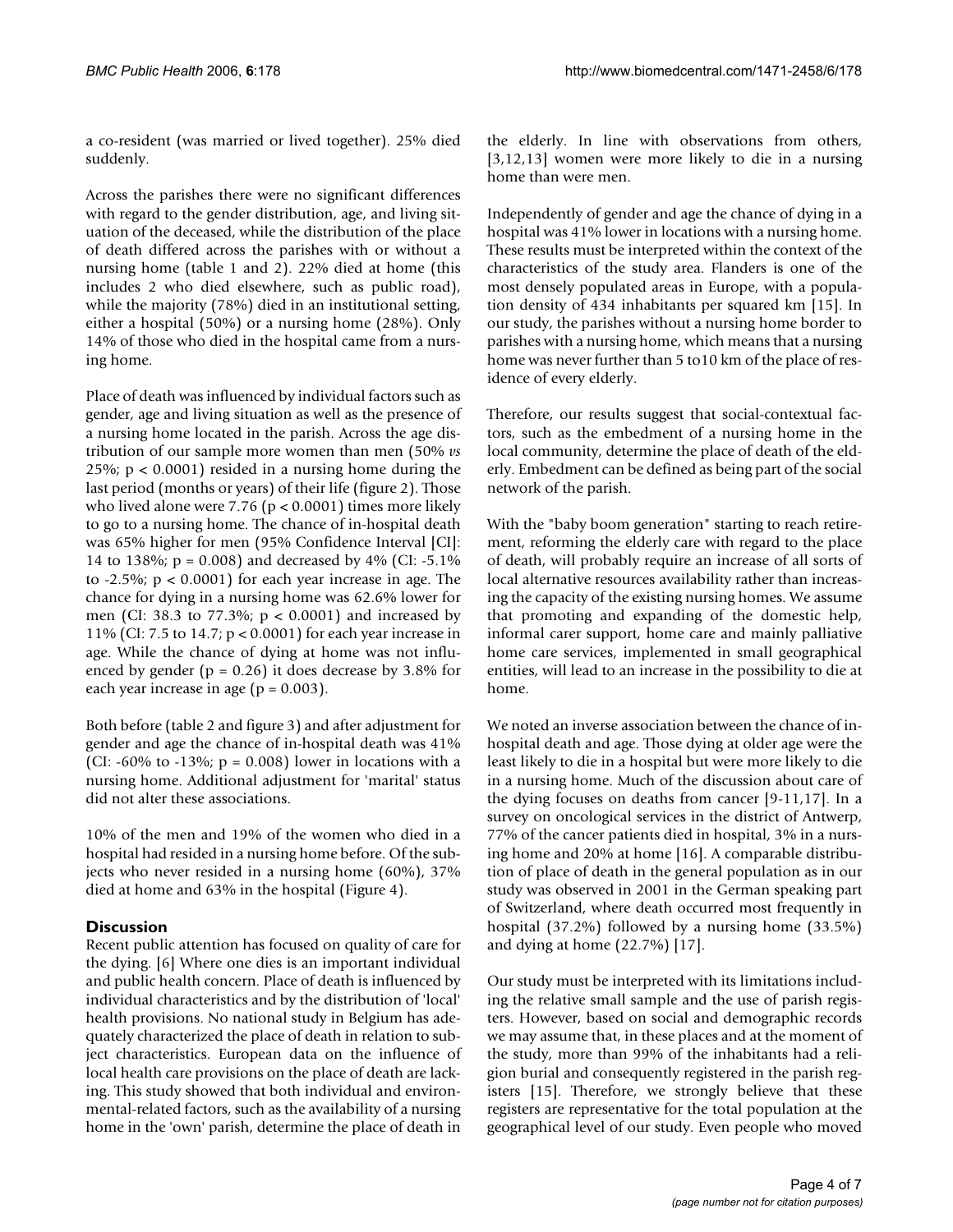| <b>Parishes</b>             | <b>Number of deaths</b> | Men $(\%)$ | Age at death (SD) | Living situation $(m + w)$<br>Living alone (%) |
|-----------------------------|-------------------------|------------|-------------------|------------------------------------------------|
| <b>Without Nursing home</b> |                         |            |                   |                                                |
| Hombeek                     | 82                      | 45 (55)    | 80.3(9.4)         | 46 (56)                                        |
| Leest                       | 32                      | 14(44)     | 79.6 (8.1)        | 14(44)                                         |
| Muizen                      | 50                      | 21(42)     | 79.7 (7.2)        | 18 (45) 10 unknown                             |
| Mechelen H. Hart            | 40                      | 24(60)     | 79.9 (8.7)        | 23 (58)                                        |
| <b>Subtotal</b>             | 204                     | 104(51)    | 79.9 (8.6)        | 101(52)                                        |
| <b>With Nursing home</b>    |                         |            |                   |                                                |
| <b>Borsbeek</b>             | 79                      | 40(51)     | 81.4(9.6)         | 38 (48)                                        |
| Kapelle-O/D Bos             | 33                      | 14(42)     | 80.5(9.3)         | 21(64)                                         |
| Zemst                       | 75                      | 32(43)     | 81.0(9.5)         | 50 (67)                                        |
| Mechelen Hanswijk           | 66                      | 27(41)     | 84.0 (9.4)        | unknown                                        |
| <b>Subtotal</b>             | 253                     | 113(45)    | 82.5(9.5)         | 109(58)                                        |
| <b>TOTAL</b>                | 457                     | 217(47)    | 81.0(9.0)         | 210 (55)                                       |

**Table 1: Characteristics of deceased persons in 8 locations**

Values are numbers (%), or mean (SD)

Missing values are not taken into account (66 + 10 unknown).

out the parish to go to a nursing home or hospital outside the parish are noted in the parish registries (Napoleon code). In our study, the use of national mortality data was not an option since our aim was to study the influence of locally embedded social structures on the place of death and these registries do not provide not enough detailed information at the locally level required to address this research question. The present results are also limited because it was not possible to include in the analysis detailed information on the acuity of the illness, since the cause of death was often unknown. However, it is unlikely that there are differences across the parishes with regard to the acuity of the illness.

There is no norm where people should die. This depends on the acuity of the illness as well as personal preferences, the ability and willingness of the co-resident and the available possibilities of formal home care. The results of the

|  |  | Table 2: Distribution of place of death in parishes with or without nursing home |
|--|--|----------------------------------------------------------------------------------|
|  |  |                                                                                  |

| <b>Parishes</b>                | <b>Place of death</b> |                  |              | Deceased who                 |                               |
|--------------------------------|-----------------------|------------------|--------------|------------------------------|-------------------------------|
|                                | At Home (%)           | Nursing home (%) | Hospital (%) | never used a nursing<br>home | used a nursing home<br>$(\%)$ |
| <b>Without Nursing</b><br>home |                       |                  |              |                              |                               |
| Hombeek                        | 18(22)                | 20(24)           | 44 (54)      | 55 (67)                      | 26(32)                        |
| Leest                          | 9(28)                 | 2(6)             | 21(66)       | 29(91)                       | 3(9)                          |
| Muizen                         | 11(22)                | 11(22)           | 28 (56)      | 30(60)                       | 15(30)                        |
| Mechelen H. Hart *             | 2(6)                  | 7(22)            | 23(72)       | 21(53)                       | 11(28)                        |
| <b>Subtotal</b>                | 40 (20)               | 40 (20)          | 116(59)      | 135 (66)                     | 55 (27)                       |
| <b>With Nursing</b><br>home    |                       |                  |              |                              |                               |
| <b>Borsbeek</b>                | 25(31)                | 20(25)           | 34 (43)      | 38 (48)                      | 32(41)                        |
| Kapelle-O/D Bos                | 10(30)                | 8(24)            | 15(46)       | 23(70)                       | 10(30)                        |
| Zemst                          | 19(25)                | 22(29)           | 34 (45)      | 46 (61)                      | 29 (39)                       |
| Mechelen Hanswijk              | 6(9)                  | 36 (55)          | 24 (36)      | 30 (45)                      | 36 (55)                       |
| <b>Subtotal</b>                | 60 (24)               | 86 (34)          | 107(42)      | 137 (54)                     | 107(42)                       |
| <b>TOTAL</b>                   | 100(22)               | 126(28)          | 223 (50)     | 272 (60)                     | 162(35)                       |

Distribution of place of death between places with and without nursing home (chisquare:  $p = 0.0008$ )

\*place of death was not known for 8 subjects.  $(n = 449)$ 

From 15 in-hospital deaths the use of a nursing home could not be traced.  $(n = 434)$ 

Mechelen H. Hart and Mechelen Hanswijk are urban parishes; the others are rural.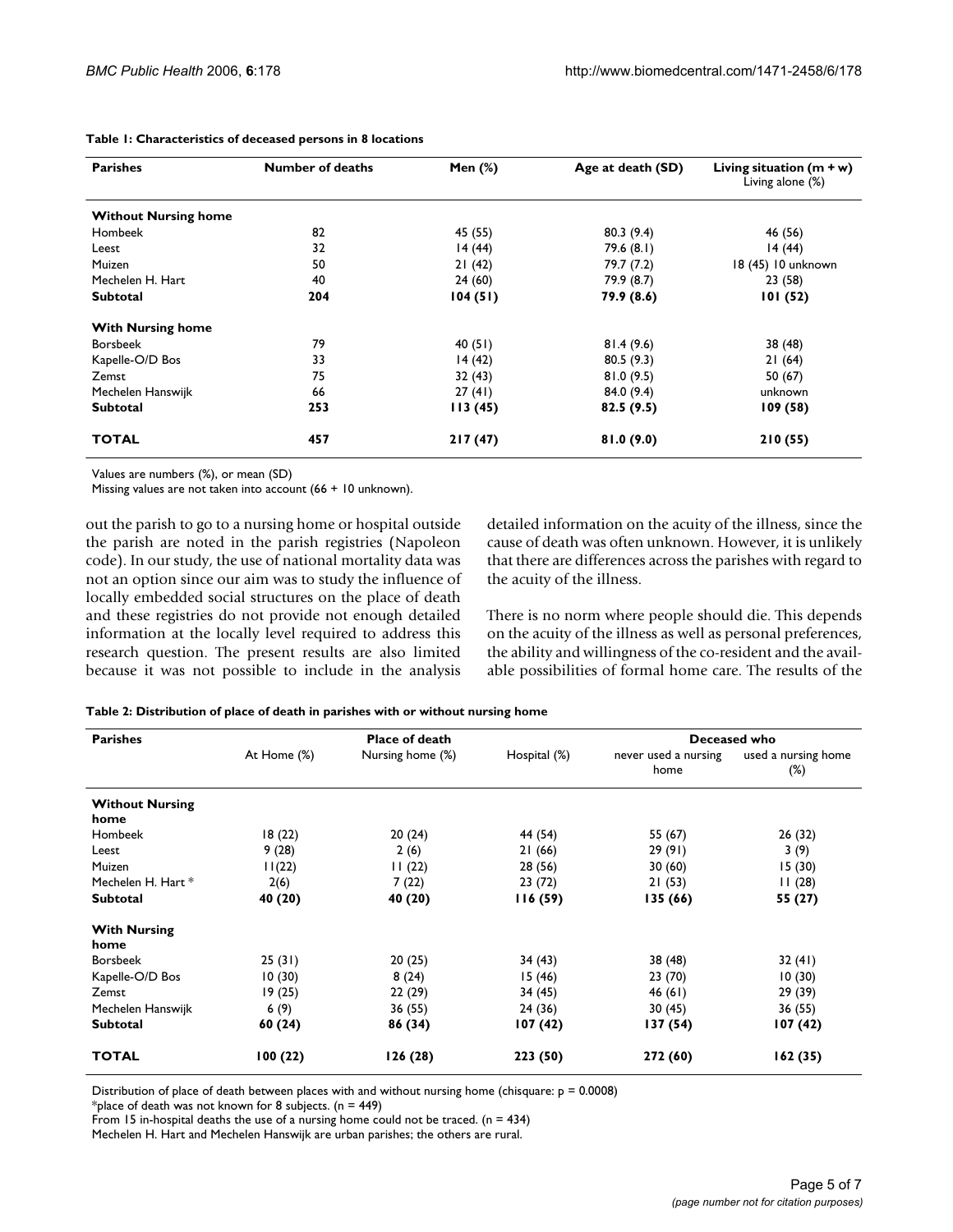



#### Figure 2

Age distribution for deceased men and women, with or without the use of a nursing home in their life.

present study provide an important insight into the transitions in care in the last period of life, showing that independently of the known determinants (age, gender, living situation) the place of death is triggered by care provisions at a very local level.

# **Conclusion**

Demographic but also social-contextual factors determine where elderly will end their life. Age, gender and living situation are predictors of the place of death but the embedment of a nursing home in the local community seems to be a key predictor. Even in an area with an availability of nursing homes within 5 to 10 km of the place of residence, the chance of in-hospital death is inversely associ-



Figure 3 Distribution of the place of death for locations with and without a nursing home.



#### **Figure 4**

**Place of death of the 60 plus population**. In the parishes under study the death registers contain all the deceased persons. Deaths which occurred outside the parish (e.g. patients who died in a nursing home (NH) or hospital outside the parish) were also covered. Residents of nursing homes or hospitals are registered in the parish register where they com from.

ated with a nursing home being located in the 'own' parish of the resident.

## **Competing interests**

The author(s) declare that they have no competing interests.

## **Authors' contributions**

GVR designed the study, obtained data, and constructed the database and wrote the first draft of the manuscript. TN did the statistical analysis. EVH produced the map. BN and TN participated in various stages and prepared the final draft of the manuscript.

## **Acknowledgements**

TN is a postdoctoral fellow of the National Scientific Fund (FWO).

#### **References**

- 1. Parslow RA, Jorm AF, Christensen H, Broom DH, Strazdins L, D' Souza RM: **The impact of employee level and work stress on mental health and GP service use: an analysis of a sample of Australian government employees.** *BMC Public Health* 2004, **30:**41.
- 2. Seagroatt V, Goldacre MJ: **[Hospital mortality league tables:](http://www.ncbi.nlm.nih.gov/entrez/query.fcgi?cmd=Retrieve&db=PubMed&dopt=Abstract&list_uids=15051619) [influence of place of death.](http://www.ncbi.nlm.nih.gov/entrez/query.fcgi?cmd=Retrieve&db=PubMed&dopt=Abstract&list_uids=15051619)** *BMJ* 2004, **328:**1235-6.
- 3. Cartwright A: **[The role of hospitals in caring for people in the](http://www.ncbi.nlm.nih.gov/entrez/query.fcgi?cmd=Retrieve&db=PubMed&dopt=Abstract&list_uids=1927734) [last year of their lives.](http://www.ncbi.nlm.nih.gov/entrez/query.fcgi?cmd=Retrieve&db=PubMed&dopt=Abstract&list_uids=1927734)** *Age Ageing* 1991, **20:**271-4.
- 4. Liang J, Bennett JM, Sugisawa H, Kobayashi E, Fukaya T: **[Gender dif](http://www.ncbi.nlm.nih.gov/entrez/query.fcgi?cmd=Retrieve&db=PubMed&dopt=Abstract&list_uids=12873653)[ferences in old age mortality. Roles of health behaviour and](http://www.ncbi.nlm.nih.gov/entrez/query.fcgi?cmd=Retrieve&db=PubMed&dopt=Abstract&list_uids=12873653) [baseline health status.](http://www.ncbi.nlm.nih.gov/entrez/query.fcgi?cmd=Retrieve&db=PubMed&dopt=Abstract&list_uids=12873653)** *Journal of Clinical Epidemiology* 2003, **56:**572-582.
- 5. Goldacre MJ, Roberts SE, Griffith M: **[Place, time and certified](http://www.ncbi.nlm.nih.gov/entrez/query.fcgi?cmd=Retrieve&db=PubMed&dopt=Abstract&list_uids=15542866) [cause of death in people who die after hospital admission for](http://www.ncbi.nlm.nih.gov/entrez/query.fcgi?cmd=Retrieve&db=PubMed&dopt=Abstract&list_uids=15542866) [myocardial infarction or stroke.](http://www.ncbi.nlm.nih.gov/entrez/query.fcgi?cmd=Retrieve&db=PubMed&dopt=Abstract&list_uids=15542866)** *Eur J Public Health* 2004, **14:**338-42.